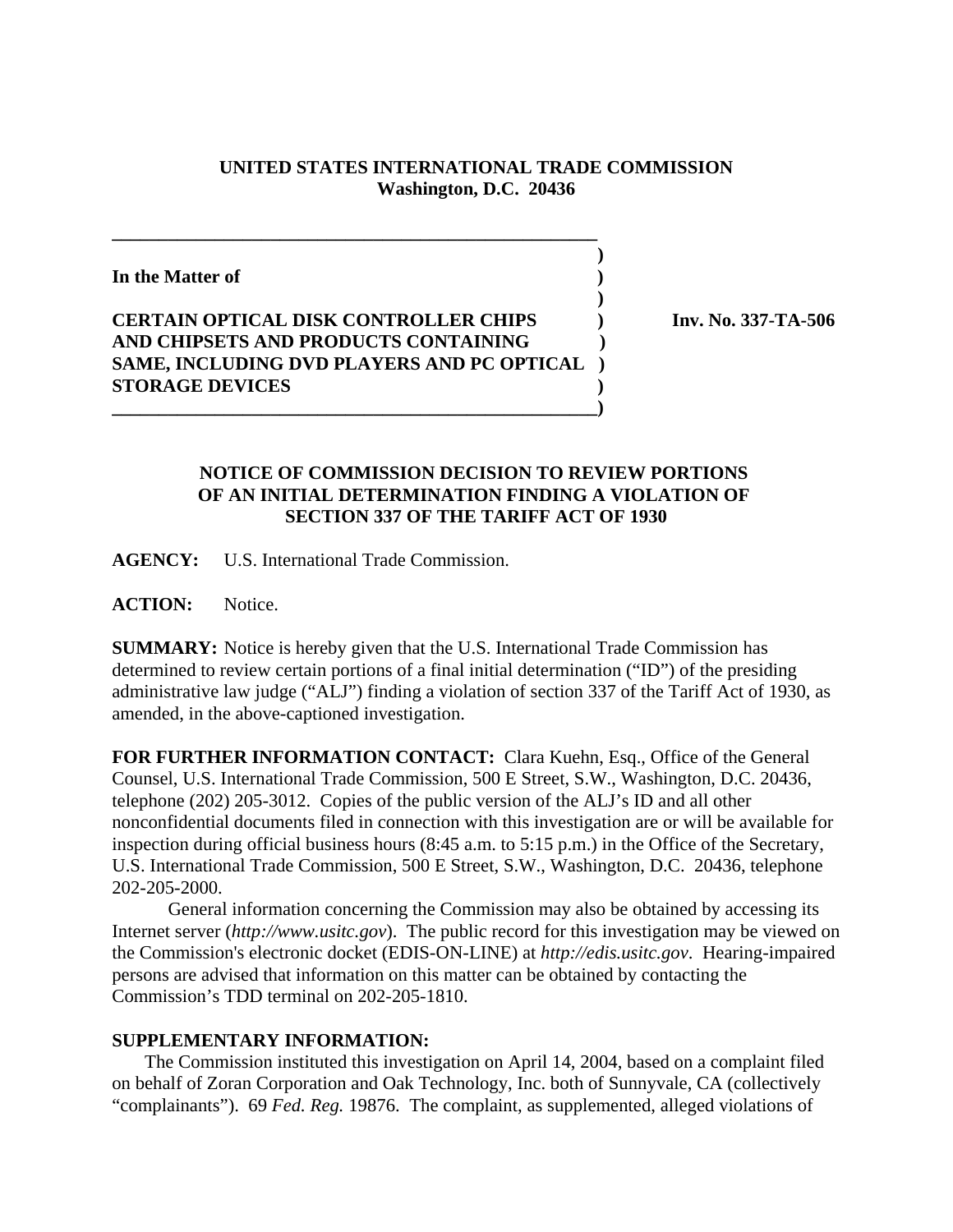section 337 of the Tariff Act of 1930 in the importation into the United States, the sale for importation, and the sale within the United States after importation of certain optical disk controller chips and chipsets and products containing same, including DVD players and PC optical storage devices, by reason of infringement of claims 1–12 of U.S. Patent No. 6,466,736 (the '736 patent), claims 1–3 of U.S. Patent No. 6,584,527, and claims 1–35 of U.S. Patent No. 6,546,440 (the '440 patent). *Id.*

The notice of investigation identified 12 respondents. 69 *Fed. Reg.* 19876. On June 7, 2004, the ALJ issued an ID (Order No. 5) terminating the investigation as to two respondents on the basis of a consent order and settlement agreement. On June 22, 2004, the ALJ issued an ID (Order No. 7) granting complainants' motion to amend the complaint and notice of investigation to add nine additional respondents. Those IDs were not reviewed by the Commission.

 On December 22, 2004, the ALJ issued an ID (Order No. 33) granting complainants' motion to terminate the investigation in part with respect to claims 2–6, 8–10, and 11 of the '736 patent and claims 2–4, 6, 9, 11, 12, 15–18, 20, 22–34, and 35 of the '440 patent. On January 28, 2005, the ALJ issued an ID (Order No. 37) granting complainants' motion to terminate the investigation in part with respect to claim 12 of the '736 patent. Neither ID was reviewed by the Commission. The claims remaining in issue are claims 1 and 7 of the '736 patent; claims 1, 5, 7, 8, 10, 13, 14, 19, and 21 of the '440 patent; and claims 1, 2, and 3 of the '527 patent.

An eight-day evidentiary hearing was held on February 7–12, and 14–15, 2005.

On May 16, 2005, the ALJ issued his final ID, findings of fact and conclusions of law, and recommended determination on remedy and bonding. The ALJ concluded that there was a violation of section 337 based on his findings that (a) the accused products infringe claim 3 of the '527 patent, (b) the '527 patent is not unenforceable, (c) claim 3 is not invalid, and (d) complainants have satisfied the domestic industry requirement with respect to the '527 patent. Although the ALJ found that the other asserted claims of the '527 patent (claims 1 and 2) are not invalid, he found that the accused products do not infringe those claims. The ALJ found no violation with respect to the other patents in issue. He found that the accused products do not infringe any asserted claim of the '440 or '736 patents and that complainants have not satisfied the domestic industry requirement with respect to those patents. He also found that the asserted claims of the '440 and '736 patents are not invalid and that those patents are not unenforceable.

On May 27, 2005, complainants and respondents each petitioned for review of portions of the final ID. On June 6, 2005, complainants, respondents, and the IA filed responses to the petitions for review.

Having examined the record in this investigation, including the ID, the petitions for review, and the responses thereto, the Commission has determined (1) to review the ID's findings of fact and conclusions of law with respect to the '527 and '440 patents and (2) not to review the ID's findings of fact and conclusions of law with respect to the '736 patent. Thus, the Commission finds no violation of section 337 with respect to the '736 patent. The Commission has further determined to review and modify the ID to clarify that respondents accused only of infringing asserted claims of the '736 patent (*viz.*, respondents Audiovox Corporation; Initial Technology, Inc.; Mintek Digital, Inc.; Shinco International AV Co., Ltd.; Changzhou Shinco Digital Technology Co., Ltd.; Jiangsu Shinco Electronic Group Co., Ltd.; Terapin Technology Pte., Ltd. [formerly known as Teraoptix d/b/a Terapin Technology] of Singapore; and Terapin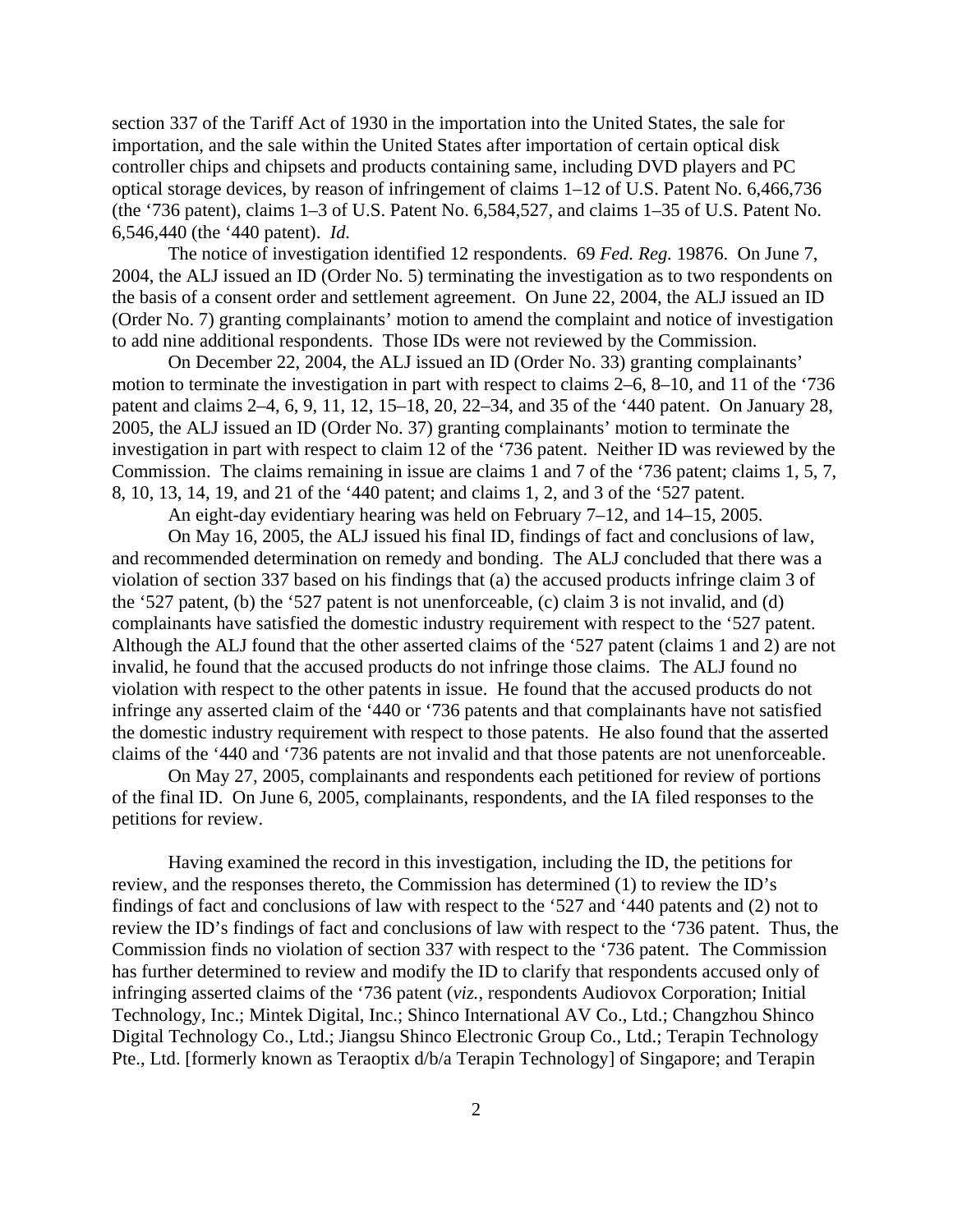Technology U.S. [formerly also known as Teraoptix]) are not in violation of Section 337.

In connection with its review, the Commission is particularly interested in responses to the following questions, with all answers supported by citations to legal authority and the evidentiary record:

1. Have respondents waived the argument that the '527 and '440 patents are invalid under 35 U.S.C. § 102(f) for nonjoinder of unidentified "Western Digital engineers" as co-inventors by failing to present it to the ALJ? (*See* respondents' petition for review at 51.) Identify with citations to previous briefing where this specific argument and any supporting evidence was presented to the ALJ.

2. May a patent be held invalid for nonjoinder of an unidentified co-inventor under 35 U.S.C. § 102(f)? If so, did respondents present to the ALJ the required clear and convincing evidence to support a *prima facie* case? In addition to supporting your answer with citations to the evidentiary record and legal authority, address *Gemstar v. Int'l Trade Comm'n*, 383 F.3d 1352, 1382-83 (Fed. Cir. 2004), and *Solomon v. Kimberly-Clark Corp.*, 216 F.3d 1372, 1381-82 (Fed. Cir. 2000).

3. The following questions relate to claim construction. In your answers, identify any finding of fact or conclusion of law with respect to infringement, the technical prong of the domestic industry requirement, unenforceability, or invalidity in the ID rendered clearly erroneous or legally erroneous under your proposed claim interpretation. Provide supporting citations to the record.

(a) What is the impact, if any, of the July 12, 2005, en banc decision of the U.S. Court of Appeals for the Federal Circuit in *Phillips v. AWH Corporation* on the ID's construction of the asserted claims of the '527 and '440 patents?

(b) Did respondents waive their argument that the host interface limitations of the asserted claims should be construed to require support for eight ATA command block registers plus a separate multi-byte command buffer at the same time by failing to raise this argument before the ALJ? Identify where this specific argument was presented to the ALJ with citations to previous briefing.

(c) Assume that the description of the digital signal processor interface in the summary of the invention section of the '527 patent (*e.g.*, '527 patent, col. 3, ll. 15 - 28) is understood as a description of the "storage medium interface" (claims 1 and 2 of the '527 patent). Does the summary of the invention section ('527 patent, col. 3, ll. 20-28) demonstrate a clear intention to limit the scope of the data error detection and correction circuitry limitations of claims 1 and 2? Why, or why not? In your answer, address the following claim language: "data error detection and correction circuitry including . . . error correction circuitry for performing error correction on data *received from* said interface" (claim 1) and "data error detection and correction circuitry *coupled to* said storage medium interface" (claim 2).

(d) How should the terms "controller" and "directly" be construed?

4. Have respondents waived their argument that the ALJ erred in failing to make a determination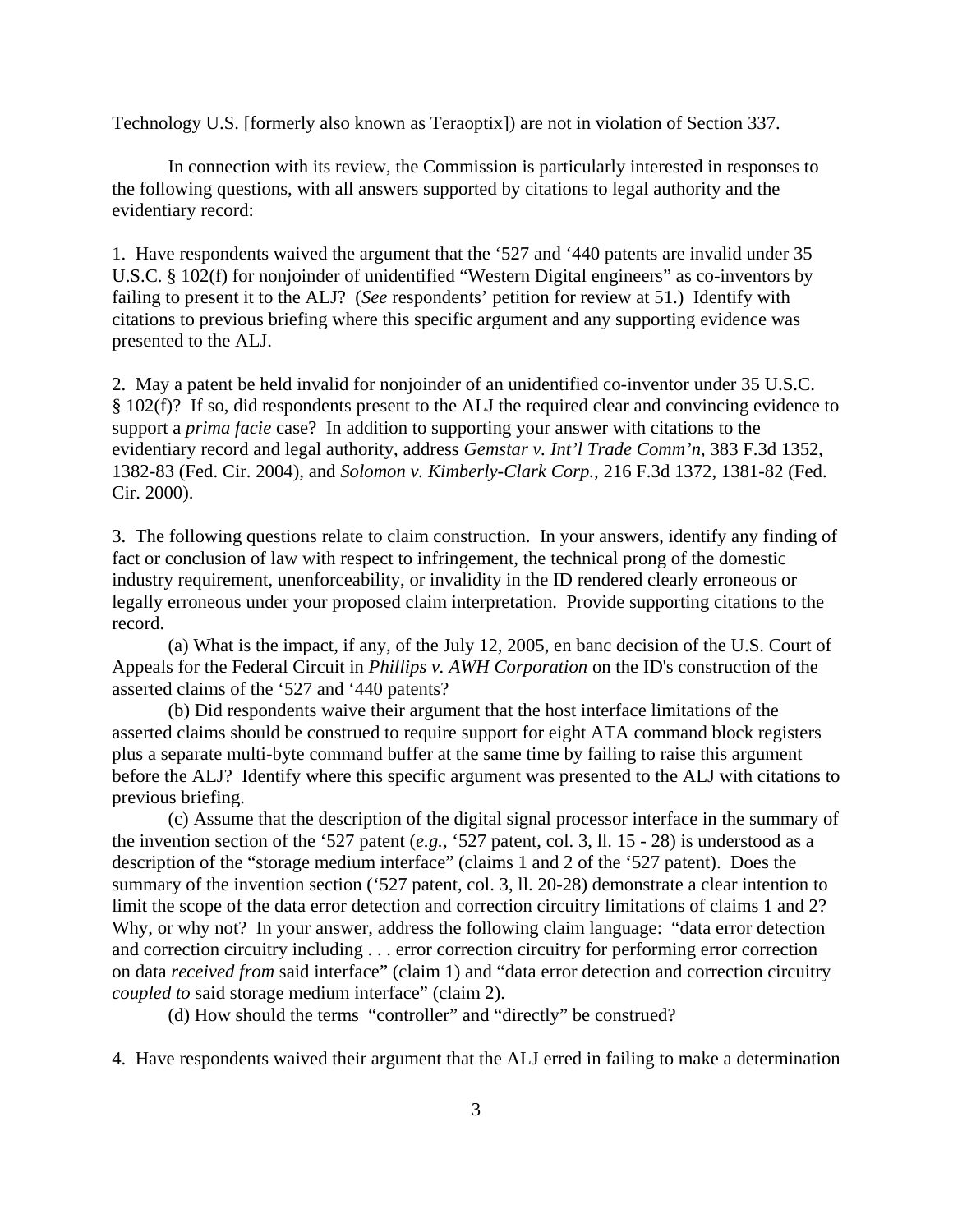concerning the date of actual reduction to practice of the HISIDE product by failing to raise that argument before him? (*See* respondents' petition for review at 112-13: "there is no initial determination of the date of reduction to practice for any claim of the '440 and '527 patents and there is no initial determination of the date of actual reduction to practice of [Western Digital's] HISIDE product that Respondents showed anticipates the claims of the '440 and '527 patent [sic].") Identify with citations to previous briefing where this specific argument and any supporting evidence was presented to the ALJ.

5. Did the ALJ err in omitting the MT1189 from the list of MediaTek OSC chips accused of infringing the asserted claims of the '440 and '527 patents (ID at 110) or err in including the MT1528, MT1558, or MT1668 in that list? Why or why not? Identify with specificity evidence in the record that would support a finding that the MT1189, MT1528, MT1558, or MT1668 infringe any asserted claim of the '527 or '440 patents.

6. Should the asserted claims of the '440 and '527 patents be accorded the conception date found by the Commission in the 409 investigation for the claims of the '715 patent? Why or why not? In your answer, address any relevant admission(s) by respondents. (*See* ID at 129 n.45.)

In connection with the final disposition of this investigation, the Commission may issue (1) an order that could result in the exclusion of the subject articles from entry into the United States, and/or (2) cease and desist orders that could result in respondents being required to cease and desist from engaging in unfair acts in the importation and sale of such articles. Accordingly, the Commission is interested in receiving written submissions that address the form of remedy, if any, that should be ordered. If a party seeks exclusion of an article from entry into the United States for purposes other than entry for consumption, the party should so indicate and provide information establishing that activities involving other types of entry either are adversely affecting it or are likely to do so. For background information, see the Commission Opinion, *In the Matter of Certain Devices for Connecting Computers via Telephone Lines*, Inv. No. 337-TA-360.

If the Commission contemplates some form of remedy, it must consider the effects of that remedy upon the public interest. The factors the Commission will consider include the effect that an exclusion order and/or cease and desist orders would have on (1) the public health and welfare, (2) competitive conditions in the U.S. economy, (3) U.S. production of articles that are like or directly competitive with those that are subject to investigation, and (4) U.S. consumers. The Commission is therefore interested in receiving written submissions that address the aforementioned public interest factors in the context of this investigation.

If the Commission orders some form of remedy, the President has 60 days to approve or disapprove the Commission's action. During this period, the subject articles would be entitled to enter the United States under a bond, in an amount to be determined by the Commission and prescribed by the Secretary of the Treasury. The Commission is therefore interested in receiving submissions concerning the amount of the bond that should be imposed.

**WRITTEN SUBMISSIONS:** The parties to the investigation are requested to file written